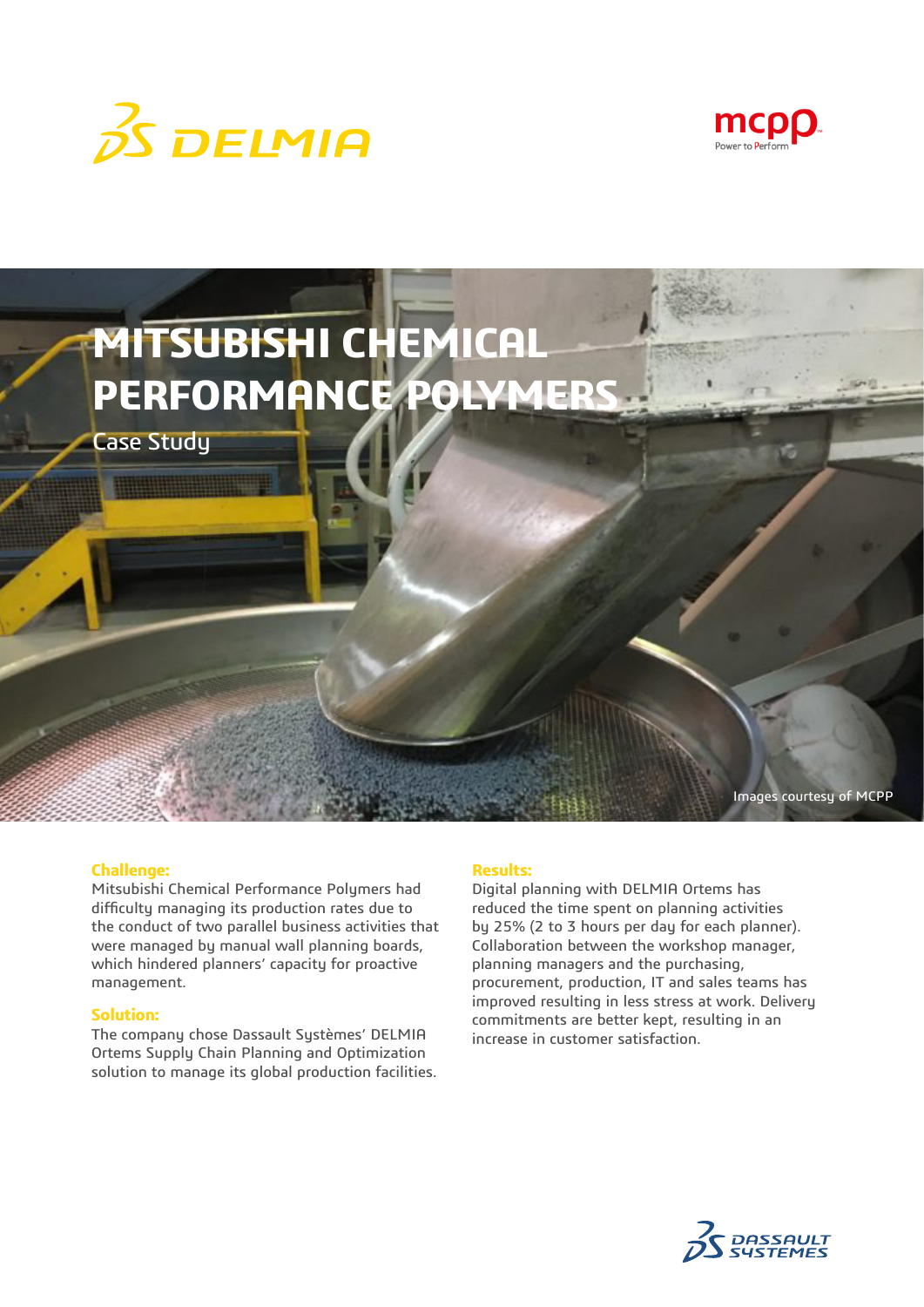

"Until recently, we were working on a wall planning with small paper cards that would at times fly away or fall down sometimes preventing tasks from even being processed."

— Frédéric Gaborieau, responsible for

## **INTERNATIONAL INFLUENCE**

Since the historical manufacture and production of shoe soles, Mitsubishi Chemical Performance Polymers (MCPP) France, a subsidiary of the Japanese group Mitsubishi Chemical, has considerably diversified to become one of the market's leading manufacturers of thermoplastic elastomer (TPE) and polyvinyl chloride (PVC) products in advanced sectors.

The MCPP group has developed a network of production sites in the United States, Brazil, Asia Pacific and Germany and relies on three large plants in Poland and in France, the latter of which is MCPP's largest manufacturing site. The group serves the automotive industry (airbag covers, seals, etc.), which is its leading market with a turnover of approximately 60% of its total activity as well as the building (shutters, pool covers), packaging, cable, consumer goods and medical industries.

## **Looking for a simple and collaborative scheduling and planning solution interfaced with SAP**

MCPP France was finding it difficult to optimally manage its production rates due to the conduct of two parallel business activities, TPE and PVC. Two wall planning boards were required to manage these two activities, resulting in two daily manual data updates with SAP. [Image 1]

"Until recently, we were working on a wall planning with small paper cards that would at times fly away or fall down sometimes preventing tasks from even being processed. You can imagine the loss of time and the consequences caused by late deliveries or forgotten production," Frédéric Gaborieau, responsible for TPE Market Planning at MCPP France, said.

These planning boards were difficult to manage because volumes were large and it was hard to make schedule changes caused by unexpected, last-minute or seasonal orders. This lack of flexibility prevented planners from being proactive, negatively impacting production deadlines. Moreover, the absence of an interface with SAP rendered management of raw materials tedious. What made things even worse was that only two experts mastered the wall boards, creating bottlenecks when they were not available.

"Controlling manufacturing deadlines and reducing cycle times are at the heart of our daily concerns," Christophe Delafosse, IT manager at MCPP France explained. "Poland has its own planning tool and there is no identical information system in Europe; we cannot rely on a single common reference model today, which complicates data management for MCPP Europe". To remain a leading provider of TPE products, it is crucial to take into account the production constraints of complex industrial environments and to work together with our colleagues in other departments.

To have better visibility on production planning while streamlining collaboration throughout the organization required questioning the company's processes and work habits. MCPP France needed a simple and collaborative scheduling and planning solution that produces a single interdepartmental planning combining both its TPE and PVC activities and that would interface with SAP. The solution also had to optimize planning reliability for a period of more than two weeks, and to enable the company to anticipate seasonal orders and overall workload in order to meet delivery commitments while contributing to a harmonious relationship between the company's various departments. MCPP France opted for Dassault Systèmes' DELMIA Ortems Supply Chain Planning and Optimization solution to define a single interdepartmental planning repository to improve visibility and management of its global facilities.

## **DELMIA: A COLLABORATIVE SOLUTION BASED ON A SINGLE REPOSITORY**

Processes are modeled and capitalized in the system along with planners' expertise, ensuring the continuity of MCPP's operations even when unexpected situations arise and the expert planners are not available. "When planners deliver by the end of the week the schedule for the weekend's production activities and on Saturday there is an issue with delivery of a certain material or a machine breaking down, we need to retune the planning," Frédéric Gaborieau said. "Since processes are capitalized in the system and thanks to DELMIA's intuitive interface, we don't need to call our expert planners in from their weekend to reschedule. The workshop manager can step in and use the system in a matter of minutes and can even perform the necessary simulations before actually reorganizing production. Since the system is linked with SAP, production can continue and everyone can go home less stressed. DELMIA helps us easily resolve many difficult situations," he said.

Moreover, efficiency and responsiveness are increased within the various purchasing, supply, production, logistics, IT and sales teams. "We now save 50% of our time, which was



planner's time savings to be around thanks to reliable planning and

better visibility." — Christophe Delafosse,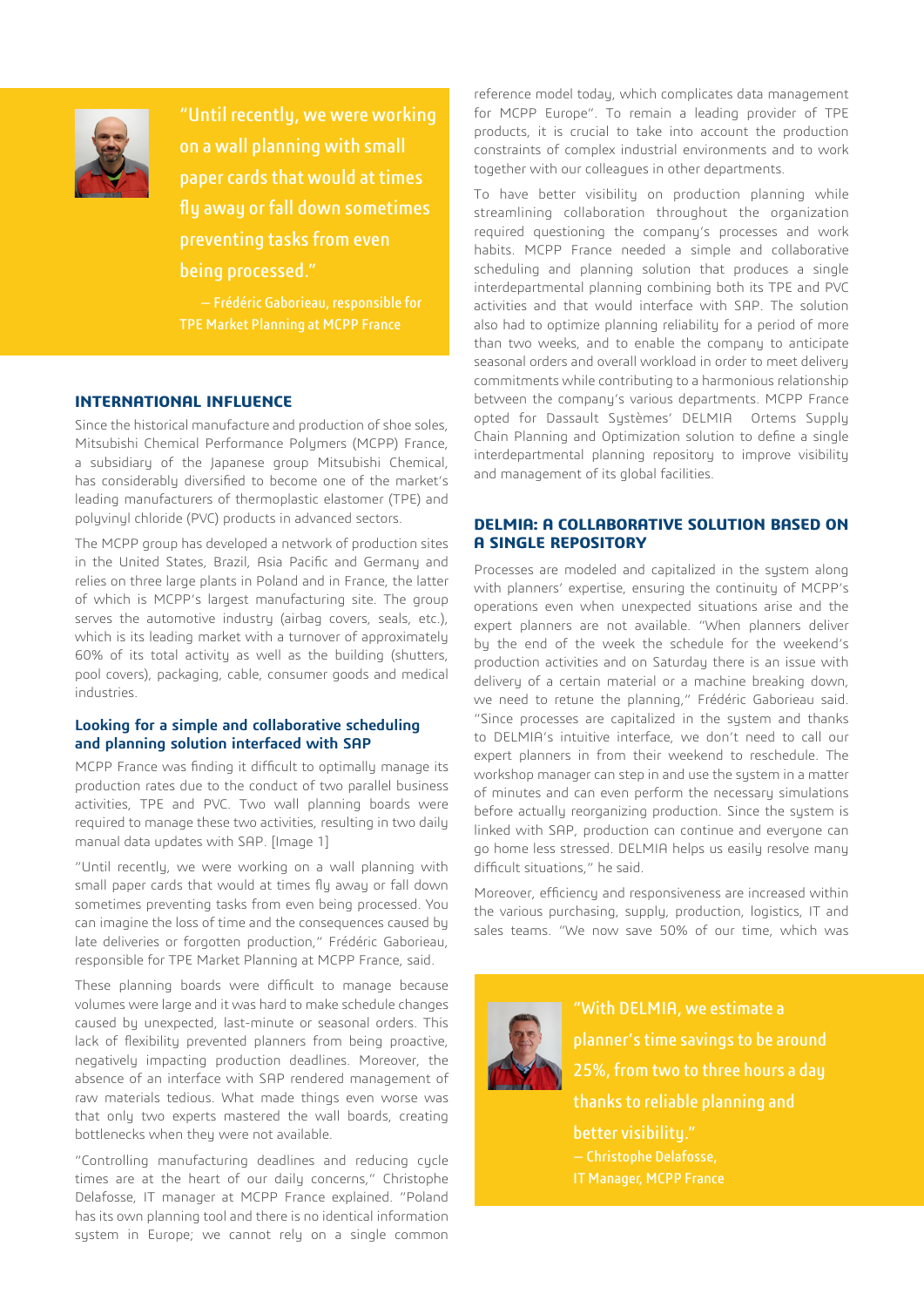

*Image 1.* Before implementing DELMIA Ortems digital planning : Two wall planning boards were required to manage MCPP's two parallel business activities

previously spent on the phone between trade and supplies," Frédéric Gaborieau said. With DELMIA, the workshop manager can now anticipate his workload and his material and staff needs. This is all the more crucial as it takes at least three weeks to train an operator. From now on, alerts concerning shortages can be used to optimize orders in advance. A real breakthrough has been made within the company in a matter of weeks since DELMIA was implemented.

#### *"It's much easier to plan, it's visual and the solution interfaces well with SAP, which saves us a lot of time," Frédéric Gaborieau said.*"

In effect, we can now manage 150 sheets per TPE machine, impact management is under control and we can more efficiently group our orders together. DELMIA helps us make better decisions," Frédéric Gaborieau said.

#### **Substantial productivity gains**

Time savings were significant and immediate. DELMIA optimally schedules orders to reduce machine cleaning times between two productions. In addition, the solution, by reorganizing MCPP production, makes it possible to limit the number of changes and optimize preparation, cleaning and mass production times. The interface with SAP enables the company to anticipate raw material shortages. Moreover, it is now possible to take into account orders for the next six months.

 "We estimate our time savings to be around 25%," Christophe Delafosse said, "because each planner can save two to three hours a day and can consider evolving toward other missions in the short and medium term. We have a reliable planning for each of our two activities - TPE and PVC - and this, with better visibility."

Improved collaboration between all stakeholders thanks to better visibility of the planning also enhances productivity and reliability in terms of meeting delivery dates. This is because decisions are based on common, shared and up-to-date information. [Image 2]



**Image 2.** After implementing DELMIA Ortems digital planning : improved collaboration between all stakeholders thanks to better visibility of the planning

Even the Sales Administration department, which manages its working methods differently, assimilated the changes brought about by the new solution. The sales department now enters the delivery time given to the customer as soon as the order is placed, which positively impacts the way sales teams manage their time.

#### **Improve cash flow**

Extending the solution to MCPP's Polish facilities would drive productivity up even further.

"Implementing DELMIA in our factory in Poland would allow us to have a global planning solution since we manufacture the same products as in France," Christophe Delafosse said. "Moreover, we soon plan to use this tool to measure the impact of the way the plant is managed. Thanks to this solution, we could even reduce our inventories and, thus, better manage our cash flow."

#### **A fast ROI in less than 10 months**

The implementation of the DELMIA Supply Chain Planning and Optimization solution was a real success due to the strong involvement of the MCPP and DELMIA Ortems teams. "We worked hand-in- hand with real solution experts," Christophe Delafosse said. "The solution was deployed and operational in less than 10 months."

"Overall, the specification and optimization phases went well "to such an extent that only two days after the launch, we decided to remove the wall panel even though we initially planned to keep it as a back-up solution for one month," Frédéric Gaborieau said.

The project continues to move forward thanks to a very efficient team of third party maintenance experts, who always provide pertinent answers and regularly present us with new opportunities for improvement," Christophe Delafosse concluded.